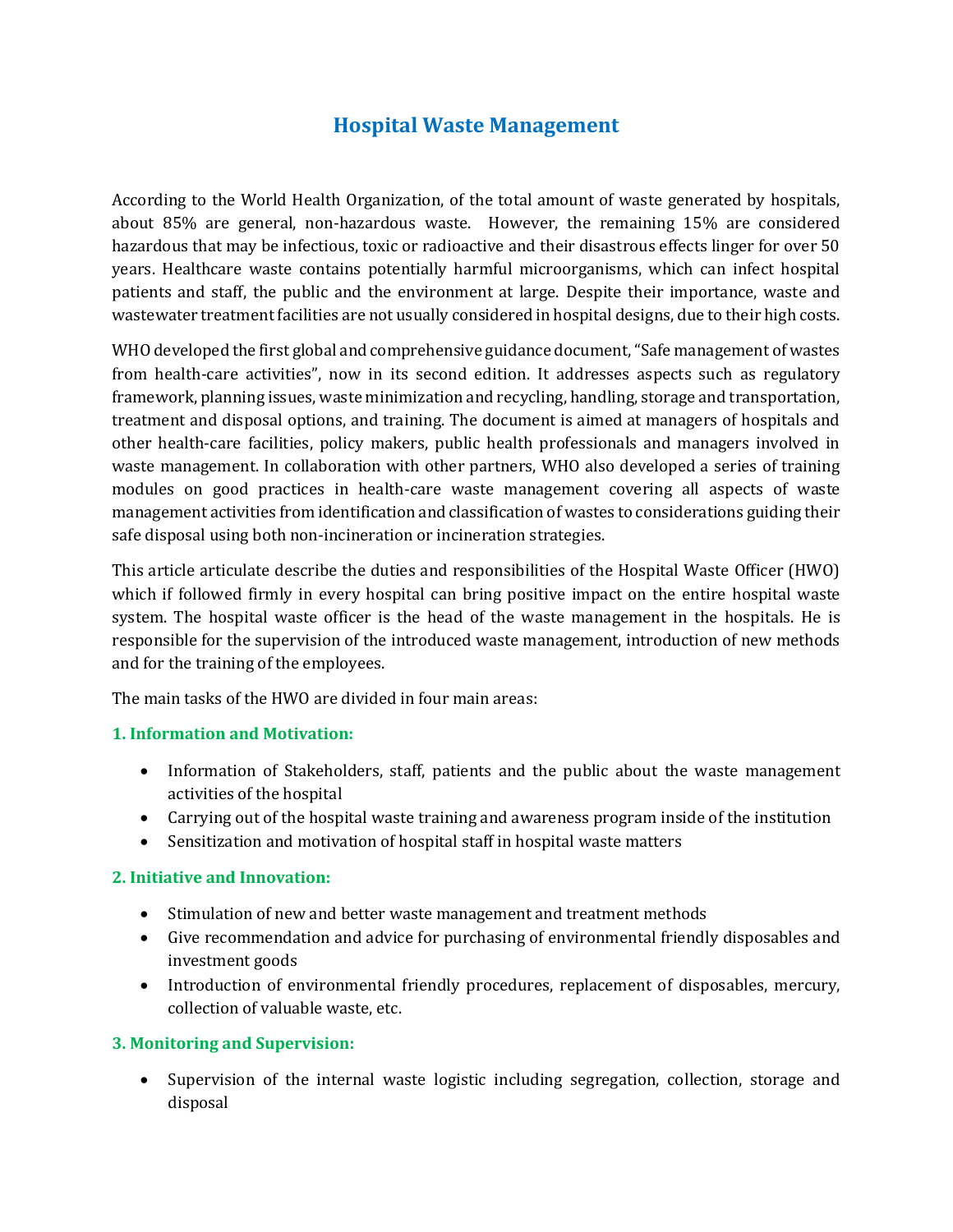- Supervision of the supply of materials for the waste collection
- Monitoring the environmental capacity building in the hospital

# **4. Reporting and Documentation:**

- Reporting of accidents and incidents combined with hospital waste
- Documentation of the waste activities of the institution, setting up of waste balance sheets and waste stream analysis
- Carrying out of waste audits

It will be the task of the HWO to fulfil this areas as good as possible, depending on the own time capacities, staff capacities and financial resources. All four points are equal and no part should be "forgotten". However, the different parts will take different needed time and financial resources, depending on the size of the hospital, the introduced waste management system, the waste management strategy, etc. For this, above all, main and most important task of the HWO will be the coordination and centralization of the waste management and the lobbying of the importance of waste management.

The "spider in the waste management web" – connected to all parts of the waste management, monitoring of all parts of the waste management and controlling the income and expenditures of a waste management system. To fulfil this, the HWO will have to cover following work areas:

### **Waste Collection:**

- Control of the internal collection of waste containers and their transport on a daily basis, direct supervision of hospital staff in collection and transport of waste
- Liaison with the supply department to ensure appropriate delivery of bags, containers and protective clothing
- Ensure that the hospital staff will replace used bags and containers with correct new bags or containers
- Control of the different collection points and the waste generators
- Control of the waste generation by departments and generators

### **Waste Storage:**

- Ensuring the correct set up and operation of the storage facilities and the combined equipment
- Input Output control (Waste balance sheet)
- Management of the store (e.g. first in first out, etc.)
- Prevention of the unsupervised dumping of waste on hospital compound
- Spillage and accident control
- Ensuring correct storage time-limits and collection frequencies

### **Waste Disposal:**

- Coordination and monitoring all external and internal disposal operations
- Coordination and sale of valuable materials (plastic, glass, paper, cardboard, iron, silver, etc.)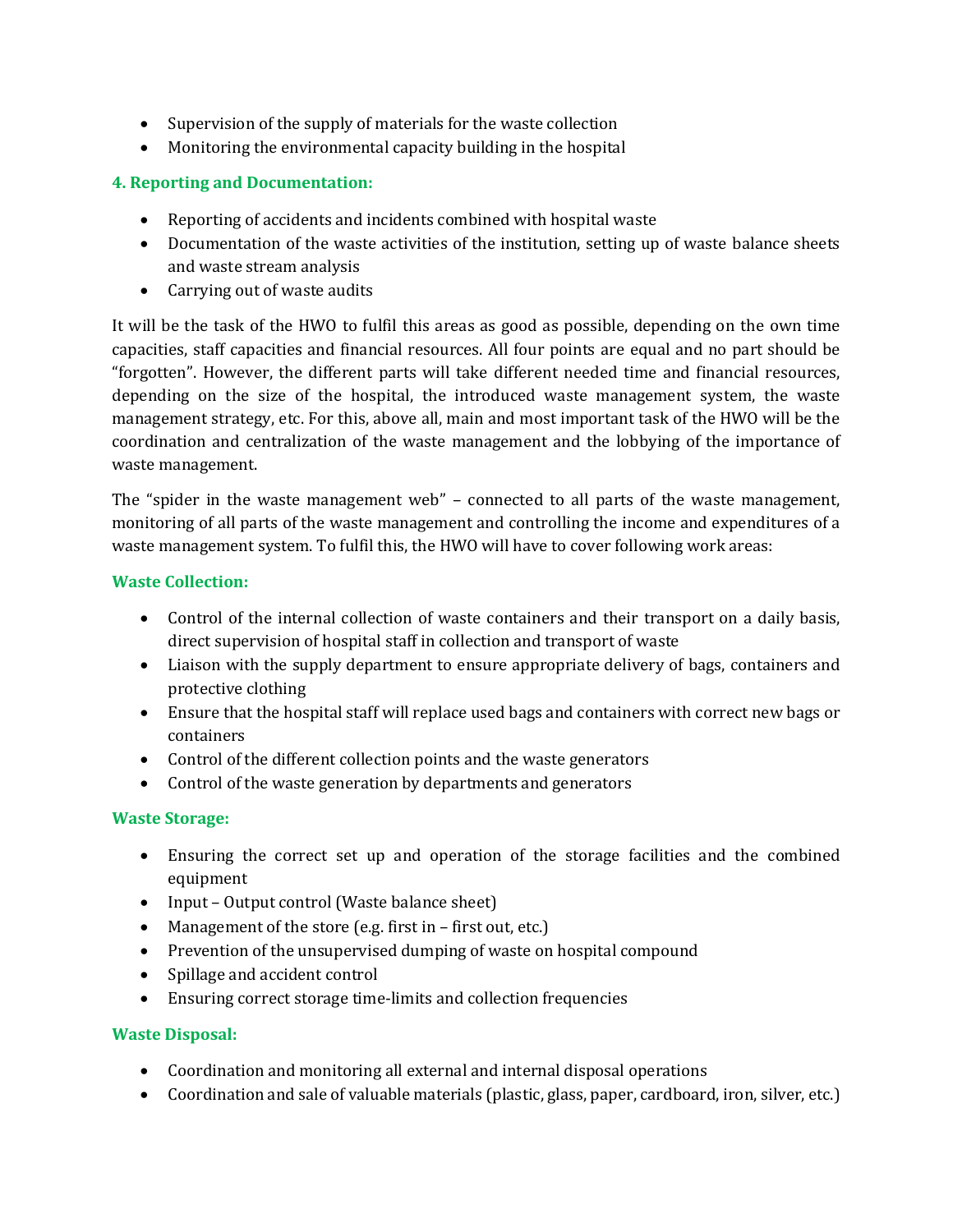- Monitoring of the methods used by the contractor for the external transportation (appropriate vehicles, etc.)
- Interface management internal/external waste management (Tendering, etc.)
- Record keeping of the disposed of waste streams (waste manifest, etc.)
- Governmental management

## **Staff training, information and motivation:**

- Liaison with the Matron and the Hospital Manager for awareness and risk and accident training
- Liaison with the Department Heads to ensure that the staff is qualified and know their responsibilities to fulfil their role in the waste management
- Carrying out of awareness and waste management trainings for key personal
- Monitoring of the training programs and the education level of the hospital staff
- Success control of the training program

### **Incident/accident management and control:**

- Prevention of accidents and incidents
- Set up of operation proceeding for hazardous substances
- Set up of emergency procedures, implementation and training of these
- Record keeping on incidents and accident
- Investigation and review of reported incidents combined with health care waste
- Liaison with the infectious control committee and the local hygiene bureau

### **Monitoring of management parameters:**

- Monthly waste generation analysis by waste categories and generator structure
- Cost and budget planning for supplies and materials used for collection, transport, storage, treatment, disposal, decontamination, and cleaning
- Cost and budget analysis for training; operation of on-site treatment facilities; contractor services
- Analyzing of public health aspects, internal incidents failures in separation, storage, transport and disposal

In his work, the HWO should not belong to any department or organization unit. He must be independent in his decision, should have his own budget and should report directly the board of directors. By this, the HWO is directly responsible to the Head of the Hospital.